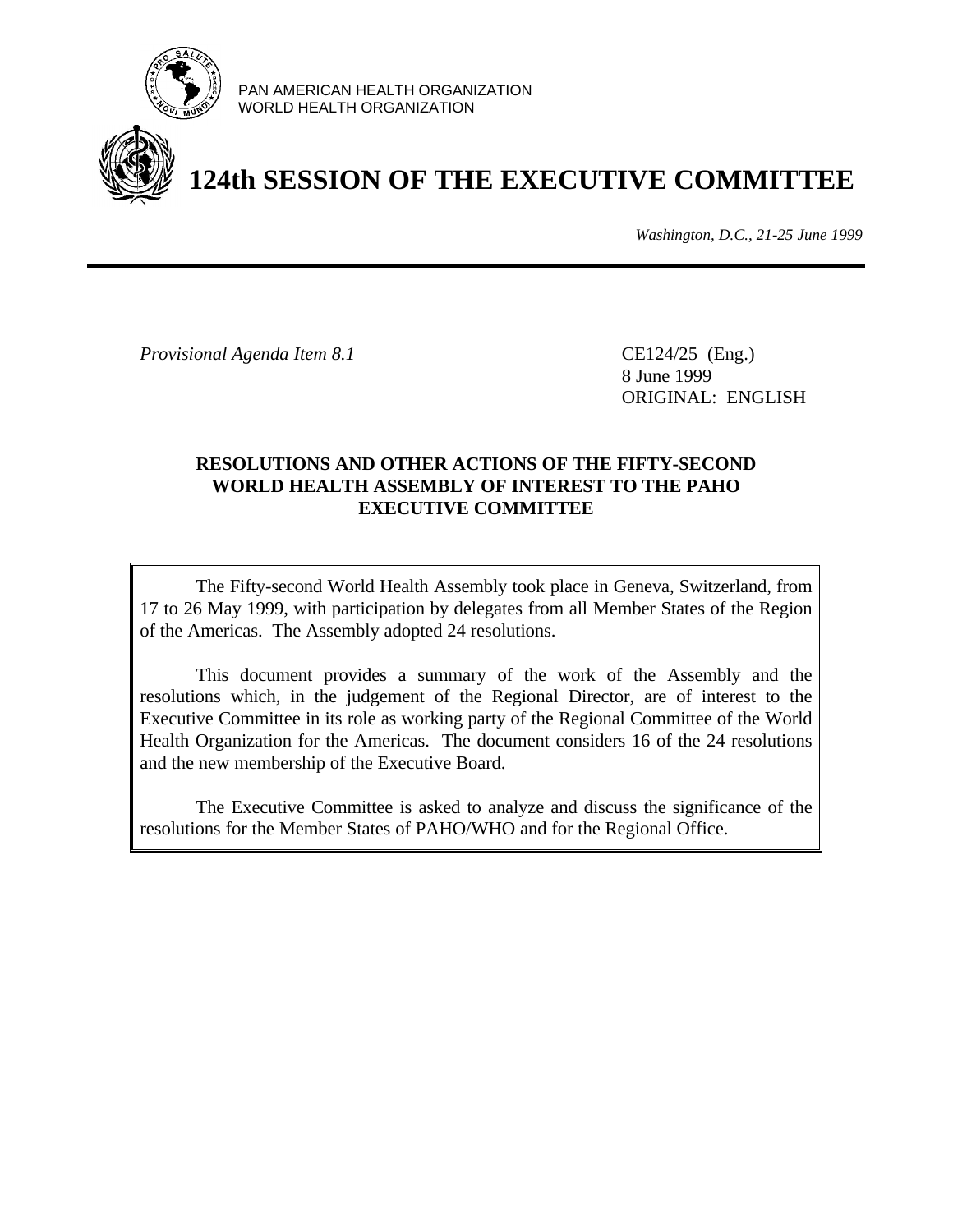# **CONTENTS**

| 1.               |  |                                                                         |  |
|------------------|--|-------------------------------------------------------------------------|--|
| 2.               |  |                                                                         |  |
|                  |  |                                                                         |  |
|                  |  |                                                                         |  |
|                  |  | 2.3 Support to Central American Countries Affected by Hurricane Mitch   |  |
|                  |  |                                                                         |  |
|                  |  | 2.4 Towards a WHO Framework Convention on Tobacco Control               |  |
|                  |  |                                                                         |  |
|                  |  |                                                                         |  |
|                  |  |                                                                         |  |
|                  |  | 2.7 Strengthening Health Systems in Developing Countries (WHA52.23)6    |  |
|                  |  | 2.8 Prevention and Control of Iodine Deficiency Disorders (WHA52.24)7   |  |
|                  |  |                                                                         |  |
| 3.               |  |                                                                         |  |
|                  |  |                                                                         |  |
|                  |  | 3.2 Reimbursement of Travel Expenses for Attendance at Regional         |  |
|                  |  |                                                                         |  |
|                  |  | 3.3 Salary of Staff in Ungraded Posts and of the Director General       |  |
|                  |  |                                                                         |  |
|                  |  | 3.4 Scale of Assessments for the Financial Period 2000–2001 (WHA52.17)8 |  |
|                  |  | 3.5 Appropriation Resolution for the Financial Period 2000–2001         |  |
|                  |  |                                                                         |  |
|                  |  |                                                                         |  |
| $\overline{4}$ . |  |                                                                         |  |
|                  |  | 4.1 Agreement Between the World Health Organization and the Universal   |  |
|                  |  |                                                                         |  |
|                  |  | 4.2 Smallpox Eradication: Destruction of Variola Virus Stocks           |  |
|                  |  |                                                                         |  |
|                  |  |                                                                         |  |
|                  |  |                                                                         |  |

Annexes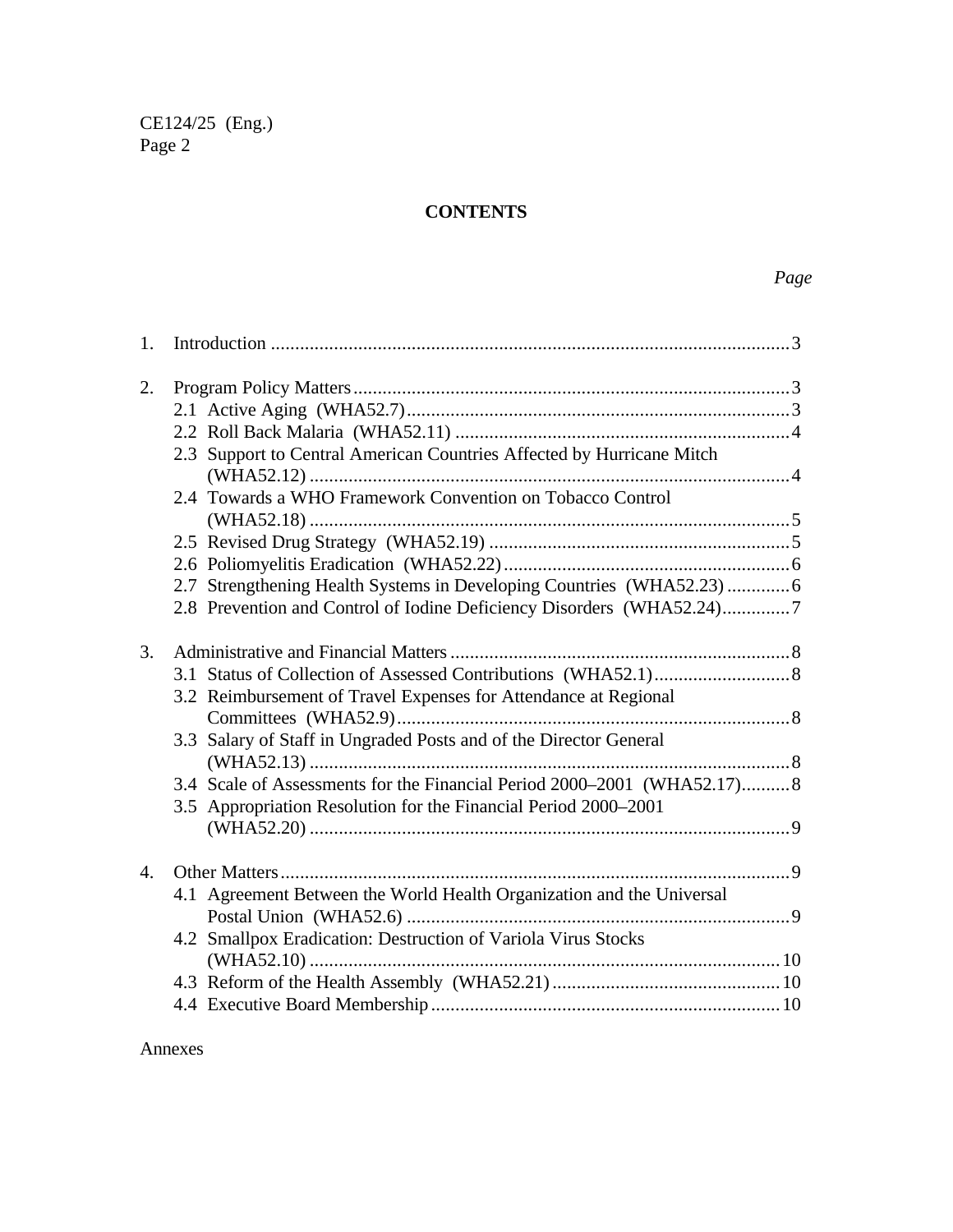#### **1. Introduction**

The Fifty-second World Health Assembly (WHA52) was held in Geneva, Switzerland, from 17 to 26 May 1999. Mr. John Junor, Minister of Health, Jamaica, was elected one of the five Vice Presidents, and Dr. Roberto Tapia, Assistant Secretary for Disease Prevention and Control, Ministry of Health, Mexico, was elected Chairman of Committee B.

During its deliberations, the Health Assembly considered the work of the Executive Board at its 103rd and 104th Sessions, reviewed the World Health Report 1999, and considered a variety of programmatic, administrative and financial, and other issues. The Assembly passed a total of 24 resolutions, seven fewer than in 1998.

The work of the Assembly is summarized in the following sections. Only those resolutions considered of particular importance to the Region of the Americas are included, and they are presented according to subject matter. Those related to items being considered by the Executive Committee are also noted with cross-references. The 24 Assembly resolutions are included in the Annex in numerical order.

#### **2. Program Policy Matters**

#### **2.1** *Active Aging (WHA52.7)*

Noting that 1999 is the International Year of Older Persons and that the theme for World Health Day in 1999 was Active Aging, resolution WHA52.7 calls on Member States to take measures to ensure the highest attainable standard of health and wellbeing for older citizens and to support multisectoral partnerships. It urges WHO to ensure intersectoral action; the fostering of healthy lifestyles by promoting community-based approaches; and the implementation of health promotion, disease prevention, service delivery, and information dissemination.

The PAHO Executive Committee at its 122nd Session in 1998 considered the PAHO Program for Health of Older Persons, along with document CE122/13. The Organization has developed a very active program to help Member States anticipate and address the needs of older persons, focusing on maintaining health and developing multiple partnerships, both within and outside of the health sector. Because most countries in the Region are already experiencing rapid increases in older populations, with consequent impacts on their health systems, Member States will need to undertake the actions and receive the support from the Secretariat as described in the resolution. PAHO will continue to be a participant in the global effort to address the needs of active aging.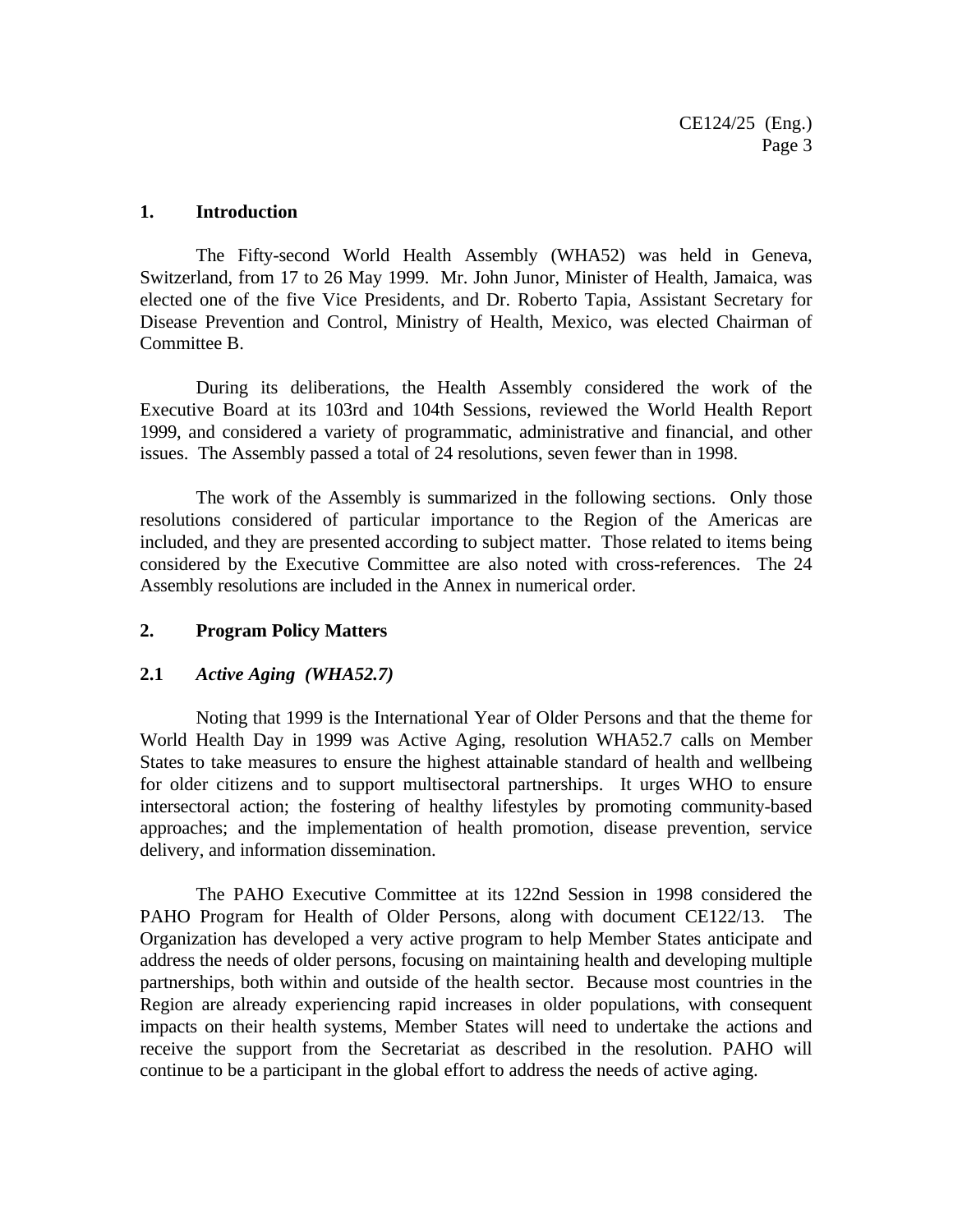#### **2.2** *Roll Back Malaria (WHA52.11)*

Resolution WHA52.11 notes the global burden of disease caused by malaria and the increasing international concern and support for concerted action to roll back the disease. It encourages Member States to engage a wide range of personnel and institutions, to devote sufficient resources and to develop country level partnerships in the fight against malaria. It further request the Director-General to promote harmonized strategies, to work within the context of health sector and human development, to promote international investment, and to broker financial and technical support. The Roll Back Malaria initiative is based conceptually on the Global Malaria Control Strategy.

In the Americas, 16 of the 21 malaria-endemic countries have expressed interest in developing country-based projects under the Roll Back Malaria initiative. The Region is already advanced in its efforts to reduce malaria mortality. The major challenge is to reduce the incidence of the disease through the development of more cost-efficient and effective programs. Technical issues which must be addressed include drug resistance, the need to ensure quality control of anti-malarial supplies, and the development of more effective vector control strategies. PAHO has recently launched a "Revolving Fund for Strategic Public Health Supplies" to support the improved quality and lower prices of materials which will be needed to achieve reductions in malaria incidence.

# **2.3** *Support to Central American Countries Affected by Hurricane Mitch (WHA52.12)*

This resolution notes that Hurricane Mitch damaged every aspect of the development of the Central American Region and expressed solidarity with the people of Central America. It commends the prompt response of governments and of nongovernmental and private voluntary organizations and recognizes that the reconstruction and transformation phase present a unique opportunity to improve health and provide better health services. Furthermore, it encourages the international community to maintain its support and requests that WHO intensify its assistance to health programs and continue monitoring the situation.

Both the Member States and the Secretariat of PAHO have undertaken a massive response to Hurricanes George and Mitch, mobilizing immediate and sustained support to the affected countries. This response has continued with active involvement in the reconstruction phase, with PAHO seeking to channel further international support to meet near-term and long-term needs in the health sector. The Executive Committee will be considering a detailed report of the response of the Organization to Hurricanes George and Mitch during its current session and as described in Document CE124/11.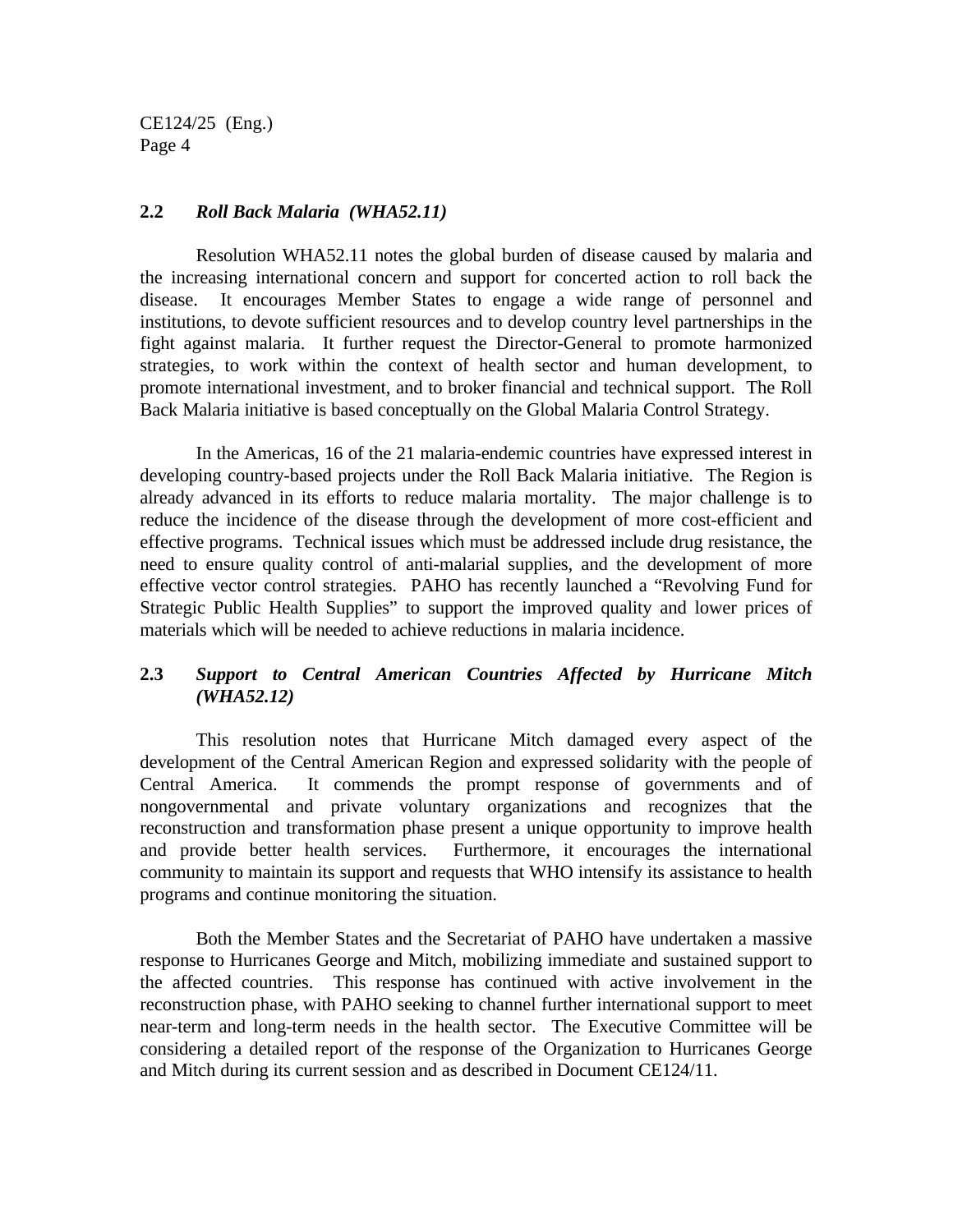#### **2.4** *Towards a WHO Framework Convention on Tobacco Control (WHA52.18)*

Resolution WHA52.18 notes the escalation of smoking and other forms of tobacco use worldwide and reaffirms Resolution WHA49.17 requesting the Director-General to initiate development of the WHO framework convention on tobacco control. It further notes the urgent need to speed-up work on the proposed WHO framework convention in order to complete preparation of the draft text for consideration by the WHA56. The resolution relates to the Assembly's decision to establish an intergovernmental negotiating body open to all Member States; to establish a working group on the WHO framework convention, also open to all Member States; and to allow the active participation by regional economic integration organizations constituted by sovereign States. It urges Member States to give high priority to accelerating work on development of the WHO framework convention, to facilitate participation of nongovernmental organizations, and to strengthen national and regional tobacco policies. It requests the Director-General to promote support for the framework convention, to complete the technical work and to convene the working group as called for, to facilitate the participation of least-developed countries, and to invite the participation of various interested observers.

The 25th Pan American Sanitary Conference requested the Regional Director of WHO for the Americas to explore the possibility of a regional convention against tobacco. Although there was considerable interest in developing a regional convention through the Organization of American States, it appeared unlikely that such a convention could be approved by consensus, the preferred manner of operating in the Americas. While the regional convention will not be pursued further, PAHO will actively work with Member States to strengthen national programs and subregional and regional efforts to prevent and control tobacco use. The Executive Committee received a detailed report of the program during its 122nd Session in 1998 (see Document CE122/12).

#### **2.5** *Revised Drug Strategy (WHA52.19)*

The WHA52 adopted a resolution on the revised drug strategy, which was a modification of a resolution on which no consensus was reached at the WHA51. In 1998, the resolution was referred back to the WHO Executive Board, which requested input from the Regional Committees. The Director of PAHO arranged an ad hoc consultation, the recommendations of which were approved by the 25th Pan American Sanitary Conference and forwarded to the ad hoc working group formed by the WHO Executive Board. The WHO ad hoc working group developed a consensus on the wording of the draft resolution, which was approved by the Executive Board in its 103rd Session and adopted as WHA52.19 by the WHA52.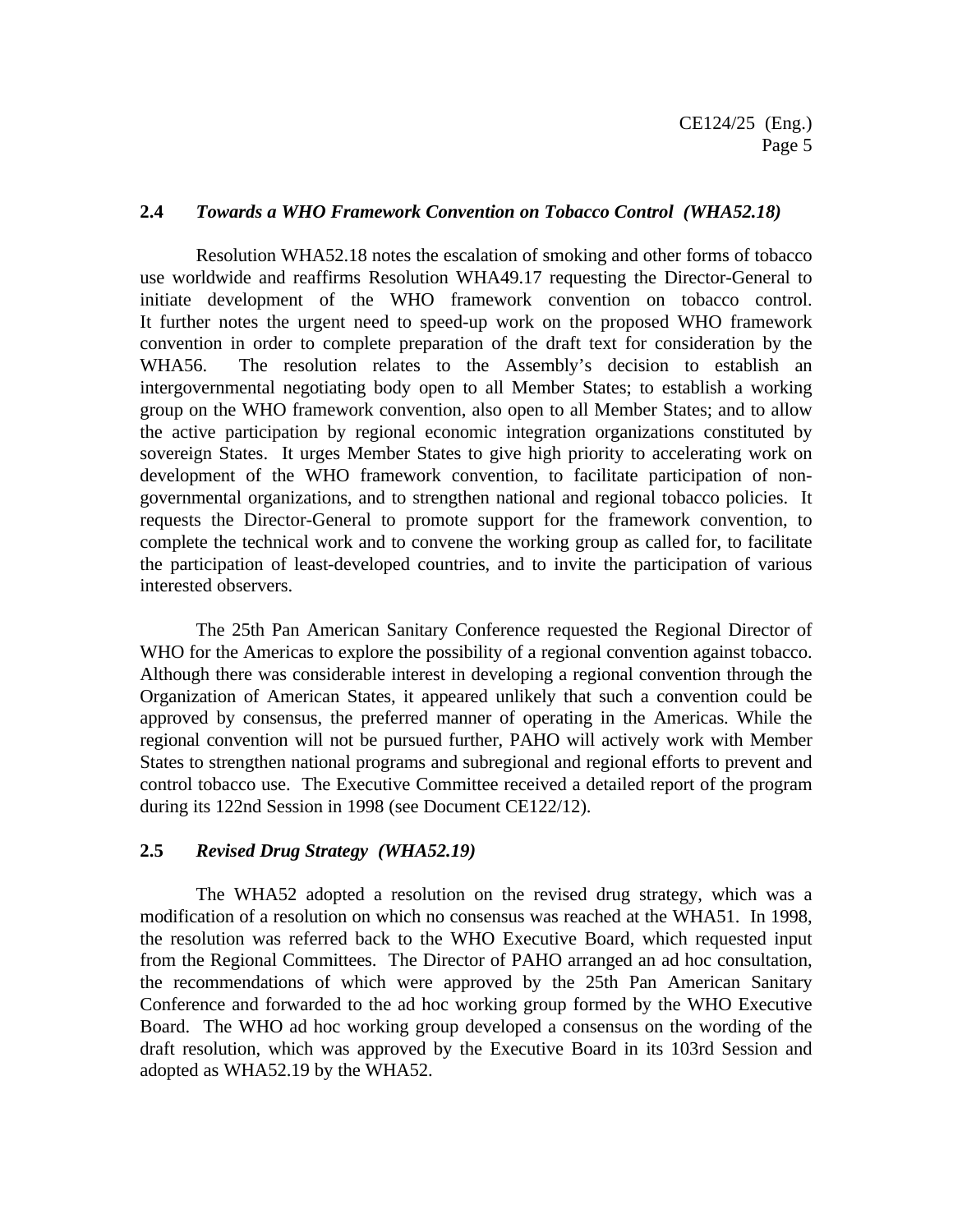Noting that there are trade issues which require a public health perspective, the resolution urges Member States to ensure that public health interests are paramount in pharmaceutical and health policies and urges the Director-General to monitor the impact of relevant international agreements on local manufacturing, access, and prices of drugs. The objectives and activities of the regional program of essential drugs are fully consistent with the resolution. The program works with both multinational and national pharmaceutical associations and with subregional trading initiatives to ensure regular availability of essential drugs at affordable prices.

#### **2.6** *Poliomyelitis Eradication (WHA52.22)*

Resolution WHA52.22 reaffirms WHO commitment to the global eradication of poliomyelitis by the end of the year 2000 and notes a fall of 85% in annually reported cases since global eradication began in 1988. It urges poliomyelitis-endemic Member States to accelerate eradication activities and urges poliomyelitis-free Member States to sustain high levels of immunization coverage and maintain high quality surveillance to prevent the importation of wild poliovirus.

Data from the Region of the Americas continue to show a deterioration in the surveillance of acute flaccid paralysis (AFP) in several countries. At its recent meeting held in Canada, the PAHO Technical Advisory Group on Vaccine Preventable Diseases (TAG) recommended that countries maintain coverage of 95% with oral polio vaccine in 80% of their districts or equivalent geopolitical areas. Countries unable to reach this coverage should carry out at least two national immunization days each year. The TAG also recommended that heightened attention be placed on monitoring coverage at the local level and in streamlining laboratory procedures to ensure the timely analysis of stool samples. The Region remains at constant risk of polio importations from countries where the virus still circulates widely. There have been two importations detected in Canada since the confirmation of the last case of wild poliovirus in the Americas in 1991. Therefore, it is critical that global eradication be completed as soon as possible and that the Region maintain active surveillance until that time. The Executive Committee will be receiving a complete report on the status on vaccine and immunizations in the Region in Document CE124/13.

#### **2.7** *Strengthening Health Systems in Developing Countries (WHA52.23)*

The resolution notes that globalization presents opportunities and challenges and that the adverse effects of globalization could lead to greater inequities in health and health care both within and between countries. It further notes with concern the progressive decrease in funds available for development assistance and reaffirms the Assembly's commitment to the objectives of the health-for-all strategy. The resolution urges Member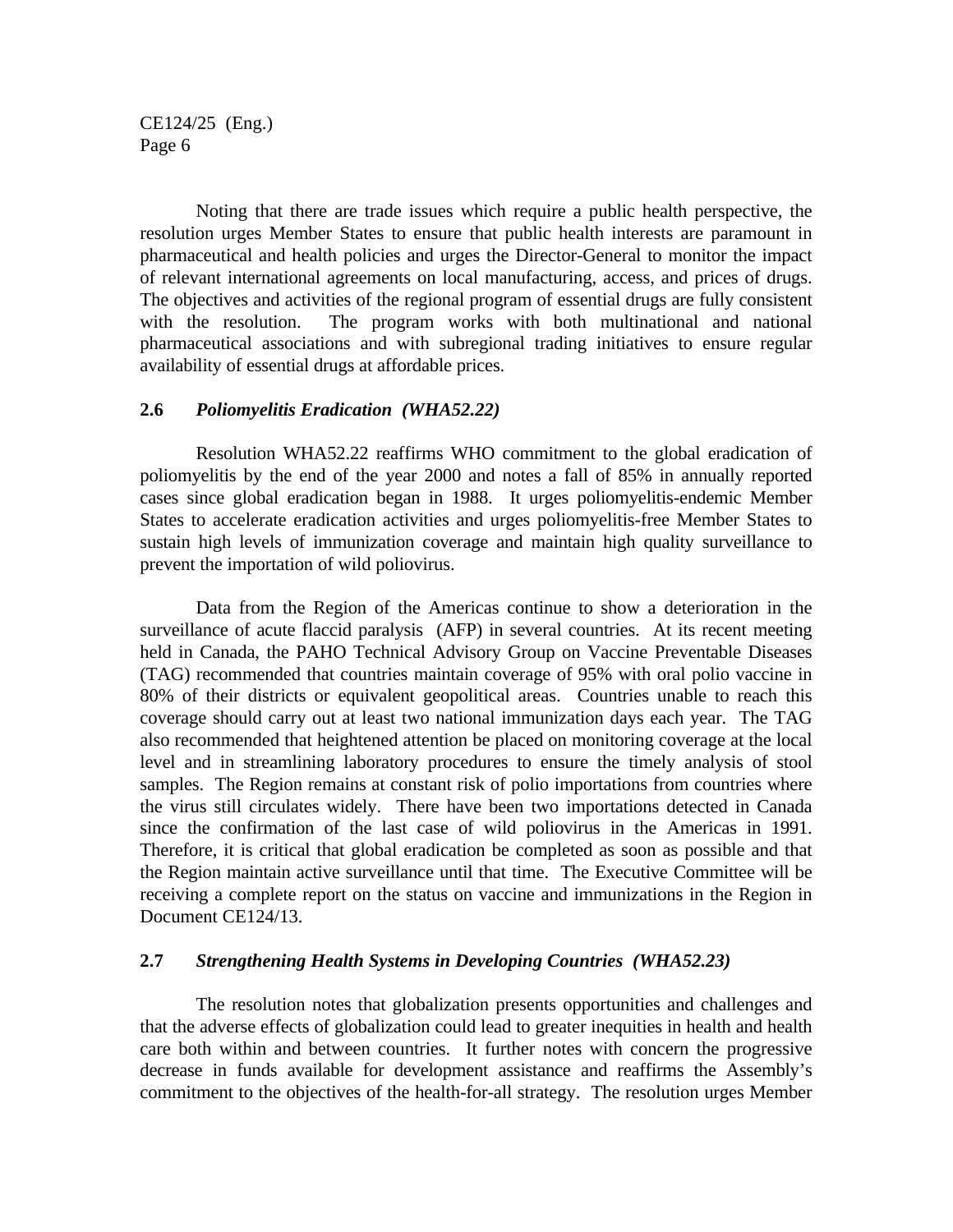States to reaffirm the importance of health as an indispensable resource for sustainable development, to adopt measures that will serve the needs of their most vulnerable populations, and to support the application of technical cooperation with and among developing countries. The resolution goes on to request the international community and multilateral institutions to support efforts aimed at strengthening the health systems of developing countries and to implement the conclusions of the United Nations summits and conferences. It requests the Director-General to assist Member States to achieve access to safe and affordable essential medicines and other appropriate health technologies; to address the root causes of ill-health, such as poverty and the lack of access to safe drinking water; and to support the work being undertaking in the area of health sector reform.

A large number of PAHO programs are undertaking projects and activities to address the issues raised in this resolution. It should be noted that the approach in this Region is to promote technical cooperation among all countries, developed and developing, in order to achieve optimal sharing of experiences, expertise, and resources throughout the Region. The Executive Committee will be receiving a report on the monitoring and evaluation on health sector reform processes in Document CE124/17.

#### **2.8** *Prevention and Control of Iodine Deficiency Disorders (WHA52.24)*

Resolution WHA52.24 recognizes that the elimination of iodine deficiency will represent a major public health triumph and commends the International Council for Control of Iodine Deficiency Disorders (ICCIDD) and the salt industry for their collaboration and key roles. It reaffirms the goal of eliminating iodine deficiency disorders as a major public health problem and urges Member States to redouble their efforts to promote universal salt iodization and to monitor the iodine status of their populations and the quality of iodized salt in all areas. It requests the Director-General to provide technical support to Member States, to collaborate with international and bilateral development agencies and other organizations, and to facilitate intercountry cooperation and collaboration.

PAHO has worked with UNICEF, ICCIDD, and other international organizations to support Member States in the development and execution of programs to combat iron deficiency disorders. Nineteen Member States in the Region have adopted the strategy of salt iodization and have operating national programs. However, it is estimated that 15% of the population of the Americas is at risk but does not have access to iodized salt. Although the Region of the Americas is the most advanced, it requires further efforts and investment to reach 100% of the at-risk population and ensure that programs are sustainable. Together with its international partners and Member States, PAHO is supporting a comprehensive regional evaluation of programs in the Americas.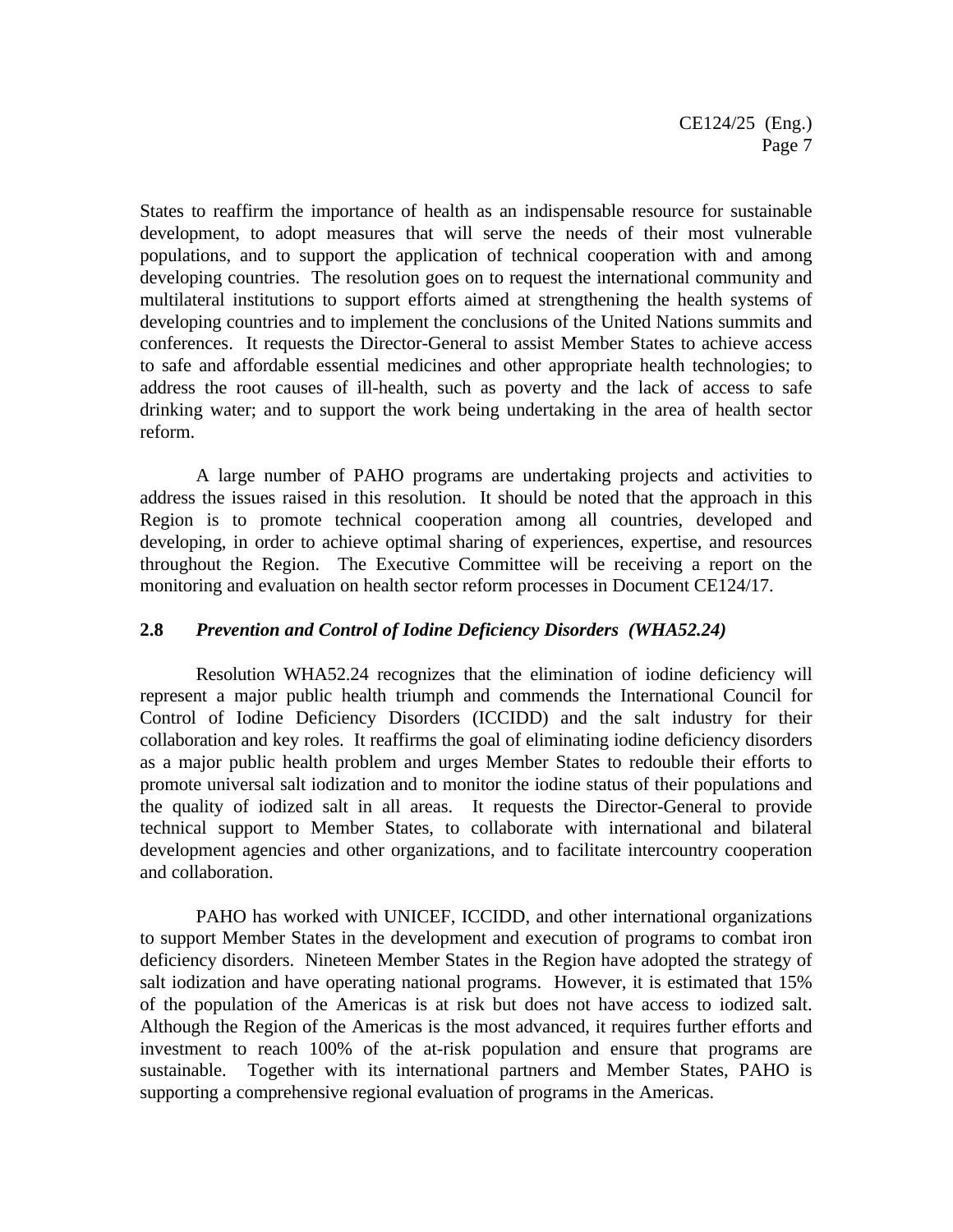#### **3. Administrative and Financial Matters**

#### **3.1** *Status of Collection of Assessed Contributions (WHA52.1)*

This Resolution expressed deep concern at the continuing high level of outstanding contributions, which in respect of 1998 and prior years exceeded US\$ 180 million, and requests the Director-General and the Regional Directors to intensify contacts with Member States to pay their outstanding contributions.

The Secretariat of PAHO remains concerned about the levels of contributions both to WHO and PAHO. The Executive Committee will receive an update on the status of collection of quota contributions to PAHO under item 6.1 (Document CE124/21 and its Addendum).

## **3.2** *Reimbursement of Travel Expenses for Attendance at Regional Committees (WHA52.9)*

The resolution decides that the actual expenses of one representative to sessions of Regional Committees may be financed by the Organization upon the request of those Member States and Associate Members that are classified as least developed countries, the maximum reimbursement being restricted to the equivalent of one economy or tourist return air ticket from the capital city of the Member to the place of the session.

At this time, only one Member State in the Region of the Americas is classified as a least-developed country. PAHO will adhere to the decision adopted by the WHA52.

#### **3.3** *Salary of Staff in Ungraded Posts and of the Director General (WHA52.13)*

This resolution establishes the salary for ungraded posts and for the Director-General effective 1 March 1999.

The Executive Committee will be asked to establish the salaries for the Deputy Director and the Assistant Director of PAHO, and to make a recommendation to the Directing Council concerning the salary of the Director of PAHO. This matter will be considered under item 7.1, as described in Document CE124/23.

#### **3.4** *Scale of Assessments for the Financial Period 2000–2001 (WHA52.17)*

Resolution WHA52.17 establishes the scale of assessments to be paid by Member States to the World Health Organization for the years 2000 and 2001. Nine Member States in the Americas are affected by the change in quota assessments: five will have an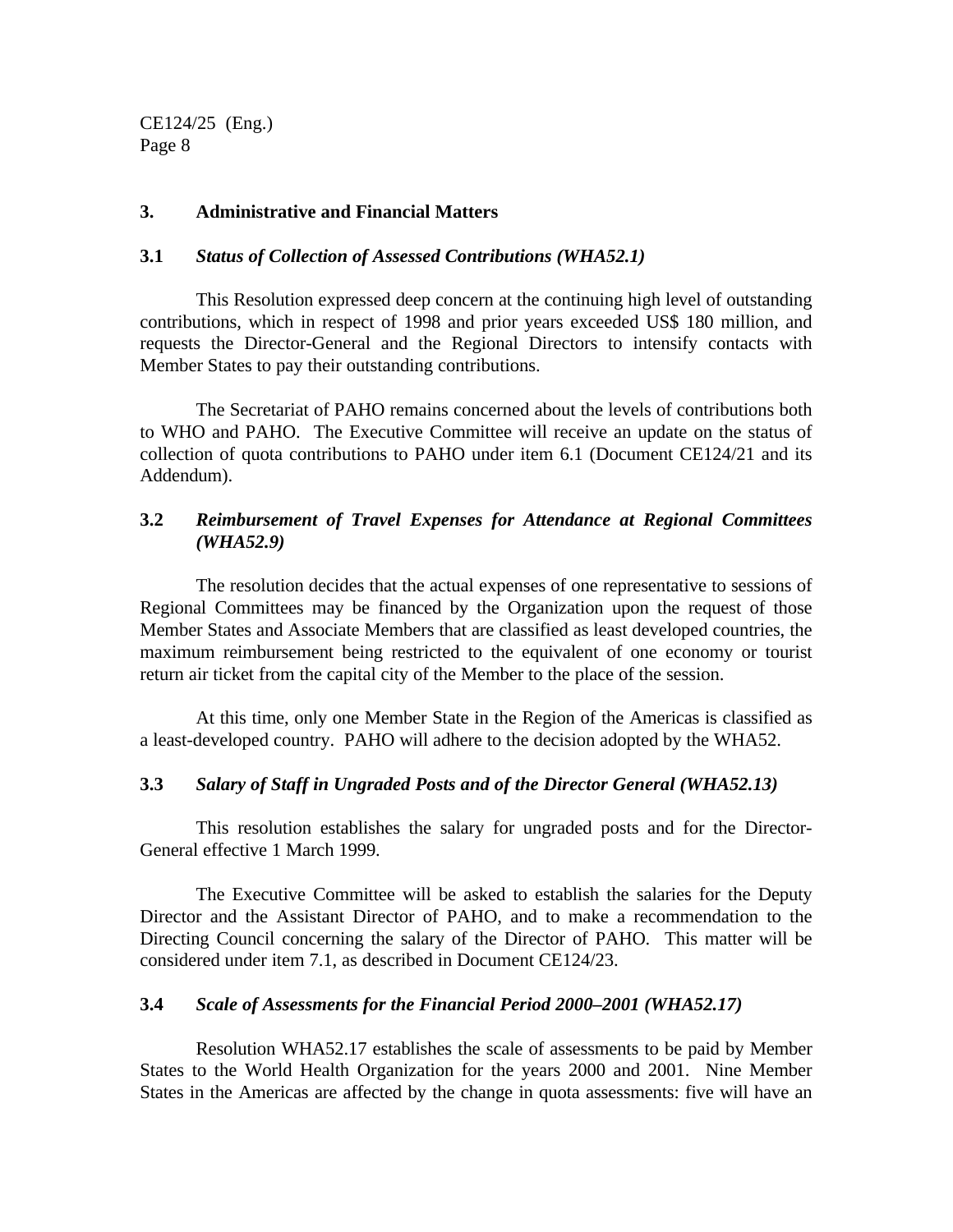increase, while four will have a decrease. The total quota assessments by WHO for the Region of the Americas for the biennium will increase by \$519,252. (Member States may recall that, at the same time, the budget allocated by WHO to the Region of the Americas will decrease by \$4,961,000.)

#### **3.5 Appropriation resolution for the financial period 2000–2001 (WHA52.20)**

Resolution WHA52.20 resolves to appropriate for the financial period 2000–2001 an amount of \$922,654,000 distributed to appropriation sections as specified in the resolution. The resulting assessment on Member States will be \$920,954,000. The Assembly decided to apply \$15,000,000 of the balance of casual income available on 31 December 1998 to high priority programs, including the eradication of poliomyelitis, Roll Back Malaria, tuberculosis, HIV/AIDS, and the Tobacco-free Initiative. The resolution encourages the Director-General to continue to identify additional efficiency savings of 2% to 3%, and requests the Director-General to undertake a study of the existing Financial Regulations and Financial Rules.

While maintaining zero nominal growth for the approved budget for the biennium 2000-2001, the application of \$15,000,000 of casual income to high priority programs represents a very modest increase. While the impact on the portion of the WHO budget allocated to the Americas is uncertain at this time, it is evident that there will not be enough resources to mitigate the \$4,900,000 reduction in allocation approved by the WHA51 in 1998. This reduction will have a significant impact on the PAHO/WHO regular budget for the Region.

#### **4. Other Matters**

# **4.1** *Agreement Between the World Health Organization and the Universal Postal Union (WHA52.6)*

This resolution approves the Agreement between WHO and the Universal Postal Union (UPU), in which WHO and UPU agree to promote the safe transport of infectious substances and diagnostic specimens and the development of safer packaging systems, simple labeling to aid compliance, and training programs and awareness campaigns to introduce recommendations in all countries. WHO and UPU will cooperate to sensitize national postal administrations to the need to apply measures to ensure the safe transport of infectious substances.

PAHO adheres to the principles contained in the agreement and will cooperate with UPU in these endeavors.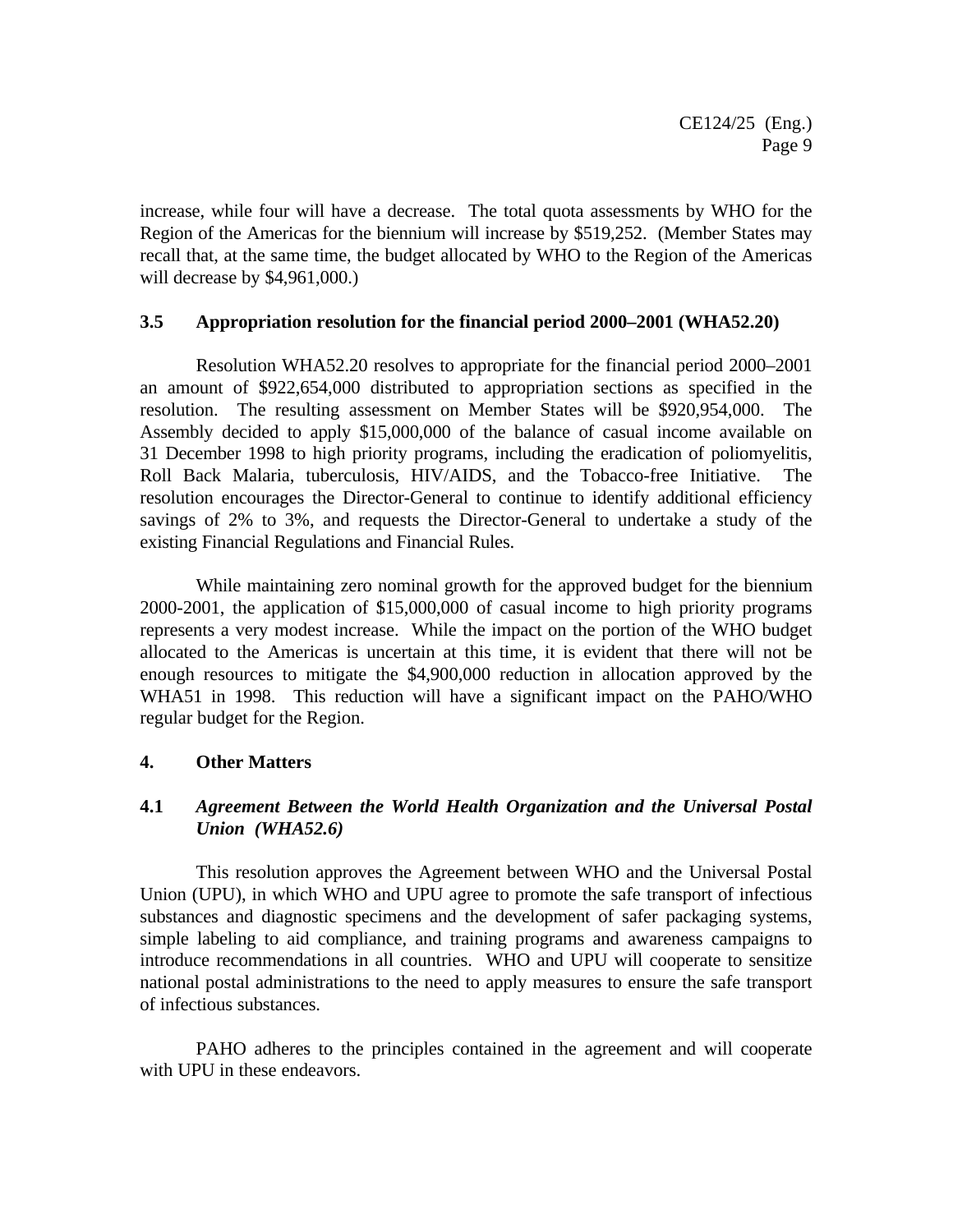#### **4.2** *Smallpox Eradication: Destruction of Variola Virus Stocks (WHA52.10)*

Resolution WHA52.10 strongly reaffirms the decision of previous Assemblies that the remaining stocks of variola virus should be destroyed but decides to authorize temporary detention of the stocks up to not later than 2002 for the purpose of further international research into antiviral agents and improved vaccines, and to permit highpriority investigations of the genetic structure and pathogenesis of smallpox. Such research shall be conducted in an open and transparent manner only with the agreement and under the control of WHO. For that reason, the resolution requests the Director-General to appoint a new group of experts which will establish what research, if any, must be carried out and will outline an inspection schedule to confirm the strict containment of existing stocks. A detailed progress report should be presented to the Executive Board and the WHA as soon as possible but not later than 2002.

The Secretariat of PAHO recognizes the political difficulty in arriving at a decision to destroy the remaining variola virus stocks in the face of scientific disagreement within the international community. However, the Secretariat is concerned about the possible implications for the consolidation and destruction of remaining poliovirus stocks once eradication of wild poliovirus has been achieved. It will be important for Member States to honor long-term commitments made to the health and scientific communities when virus stocks are consolidated for ultimate eradication.

### **4.3** *Reform of the Health Assembly (WHA52.21)*

The resolution welcomes the incorporation of ministerial round tables in the agenda of the WHA52 and decides to incorporate in the provisional agenda for the WHA53 high-level discussions on subjects to be suggested by the Director-General. It encourages group or regional statements in the plenary debate were possible in order to facilitate this process and asks the Director-General to propose procedures for the conduct of the high-level discussions to ensure the full participation of all ministers and heads of delegations.

The Secretariat of PAHO is prepared to support preparations for the ministerial round-tables and other high-level discussions, as shall be decided by the Executive Board in its 105th session. It will be essential to have topics selected and materials available sufficiently in advance to allow the PAHO Secretariat to assist ministers and heads of delegations in their preparations.